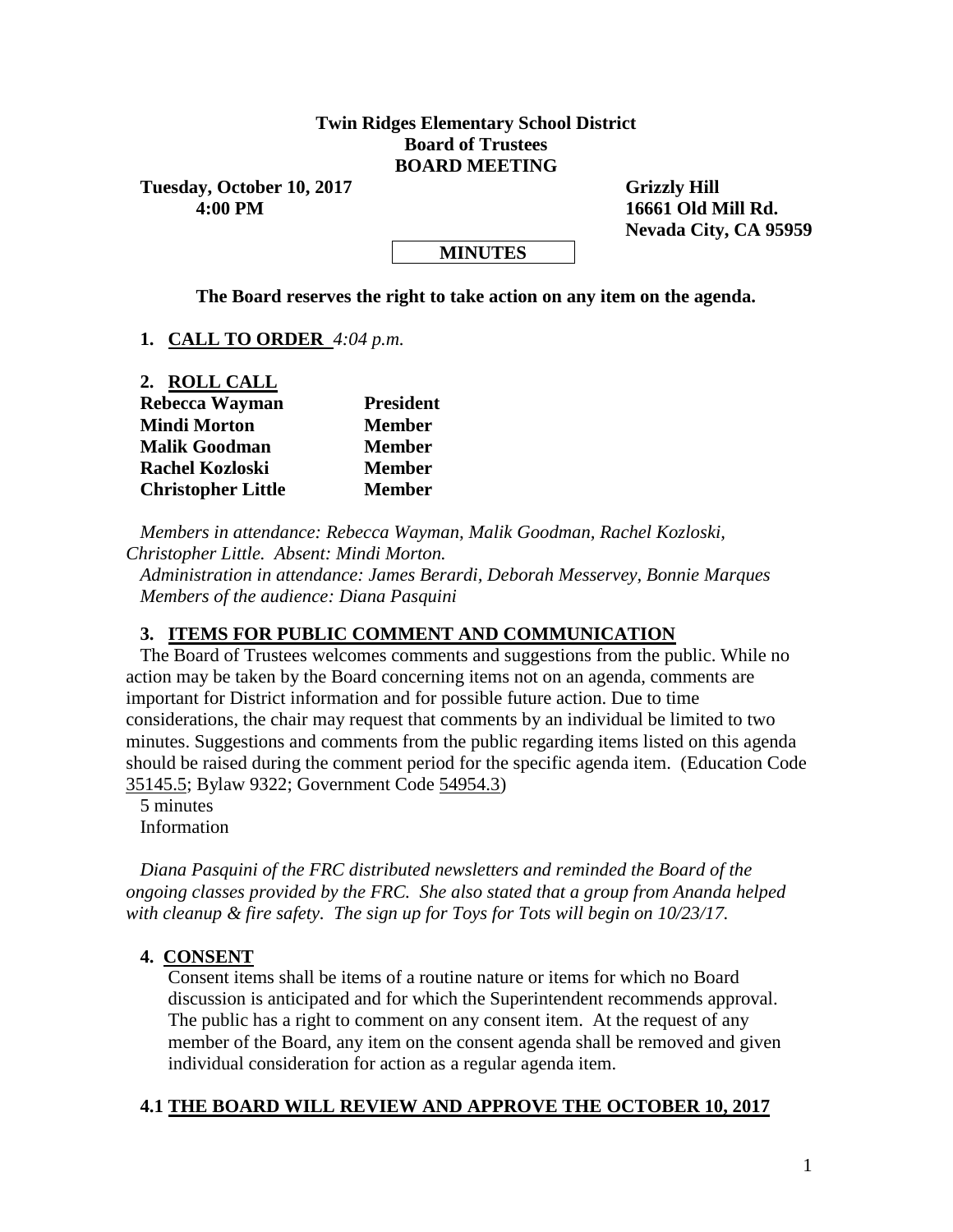#### **4.2 THE BOARD WILL REVIEW AND APPROVE THE MINUTES OF SEPTEMBER 12, 2017** (buff backup)

## **4.3 THE BOARD WILL REVIEW AND APPROVE THE MINUTES OF SEPTEMBER 14, 2017 SPECIAL BOARD MEETING**

(buff backup)

## **4.4 APPROVE WARRANTS**

(green backup)

## **4.5. APPROVAL OF AR 5141.52 AND BP5141.52 SUICIDE PREVENTION** (pink backup)

**4.6 APPROVAL OF AR5131.62 AND BP 3513.3 TOBACCO POLICIES** (green backup)

## **4.7 REVIEW FIRST QUARTER REPORT OF WILLIAMS UNIFORM COMPLAINT SUMMARY** (orchid backup

#### **4.8 NCSOS LETTER APPROVING THE 2017-2018 LCAP & ADOPTED BUDGET REPORTS** (yellow backup)

*Christopher Little moved and Malik Goodman seconded to approve the Consent Items as presented with the exception of Item 4.1 which should read Christopher Little not Rachel Kozloski. 4-0*

#### **5. MALAKOFF UPDATE FROM REALTOR**

information 5 minutes

*Pam Amato provided information and updates. Much discussion ensued. Pam Amato recommends dropping the price to \$150,000 and revisit it at a later date. All Board members in attendance are in agreement to sell. Rachel Kozloski moved and Christopher Little seconded to reduce the price to \$150,000. Malik Goodman wanted to know if this money became earmarked. James Berardi stated that if it used to be Facilities then it must go to Facilities. He will check the LCFF to verify if this is still a fact.*

## **6. TEACHERS REPORT**

a. Washington School Enrollment

| Grade           | $-$<br>л | -   | ັ               |   | v         | О | <b>Total</b> |
|-----------------|----------|-----|-----------------|---|-----------|---|--------------|
| <b>Students</b> |          | -v- | - 1<br>. .<br>ν | - | --<br>—∪− |   |              |
|                 |          |     |                 |   |           |   |              |

#### b. Grizzly Hill School Enrollment

| ___         | ----------<br>------ ------------------------- |  |  |  |  |  |  |  |  |  |
|-------------|------------------------------------------------|--|--|--|--|--|--|--|--|--|
| $ -$<br>auv | <b>PERMIT IN THE LA</b><br>TK/K/I              |  |  |  |  |  |  |  |  |  |
|             |                                                |  |  |  |  |  |  |  |  |  |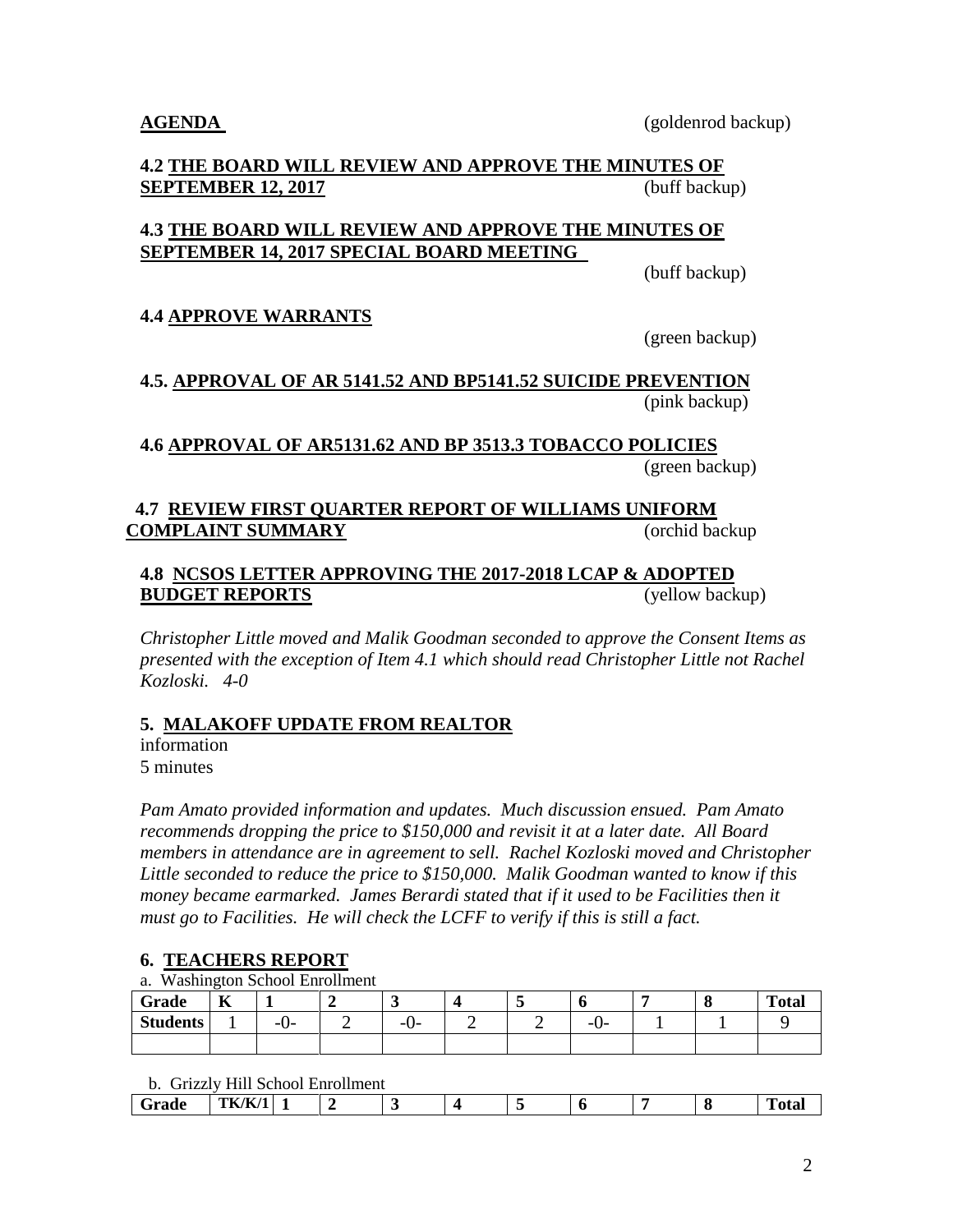| <b>Students</b> | 10.14<br><br>O/1<br>$\blacksquare$ | ∼ | <b>I</b><br>$-$ |  | . . | ◡<br><b>.</b> |  |
|-----------------|------------------------------------|---|-----------------|--|-----|---------------|--|
|                 |                                    |   |                 |  |     |               |  |

information

3 minutes

*There were no teachers in attendance.*

## **7. WEBSITE DISCUSSION**

discussion/action 5 minutes

*Discussion ensued. The Board was in agreement to pay someone to setup, transfer, and provide tech support for a new website. James Berardi will be attending a Superintendent's meeting tomorrow and with reach out for contacts. The Board will send any resources his way.*

## **8. INCREASE SUB PAY TO \$135 FULL DAY AND \$75 HALF DAY** action

3 minutes

*James Berardi provided information. All the Superintendent's across the county want to update sub pay. He would like to increase ours by \$10 and \$5 above the others to help compensate for the drive to Grizzly Hill and Washington. Rebecca Wayman moved and Rachel Kozloski seconded to Increase Sub Pay to \$135 Full Day and \$75 Half Day. 4-0*

## **9. AD HOC VISION AND MISSION UPDATE**

discussion/information 2 minutes

*Rebecca Wayman stated that the Ad Hoc Committee hasn't met since the last update. Sarah Johnson stepped off the committee. James Berardi led a meeting with teachers and staff that went well. Rebecca Wayman stated that the next step is to have the staff meet tomorrow and focus on Vision. The Board will dive in deeper at the Board Retreat.*

#### **10. VISION AND MISSION DESIGN AND IMPLEMENTATION STIPEND** discussion/action 5minutes

*Much discussion ensued. Tabled for future meeting.*

#### **11. PRESENTATION OF 2016-2017 UNAUDITED ACTUALS**

information 5 minutes

*Deborah Messervey provided explanations.*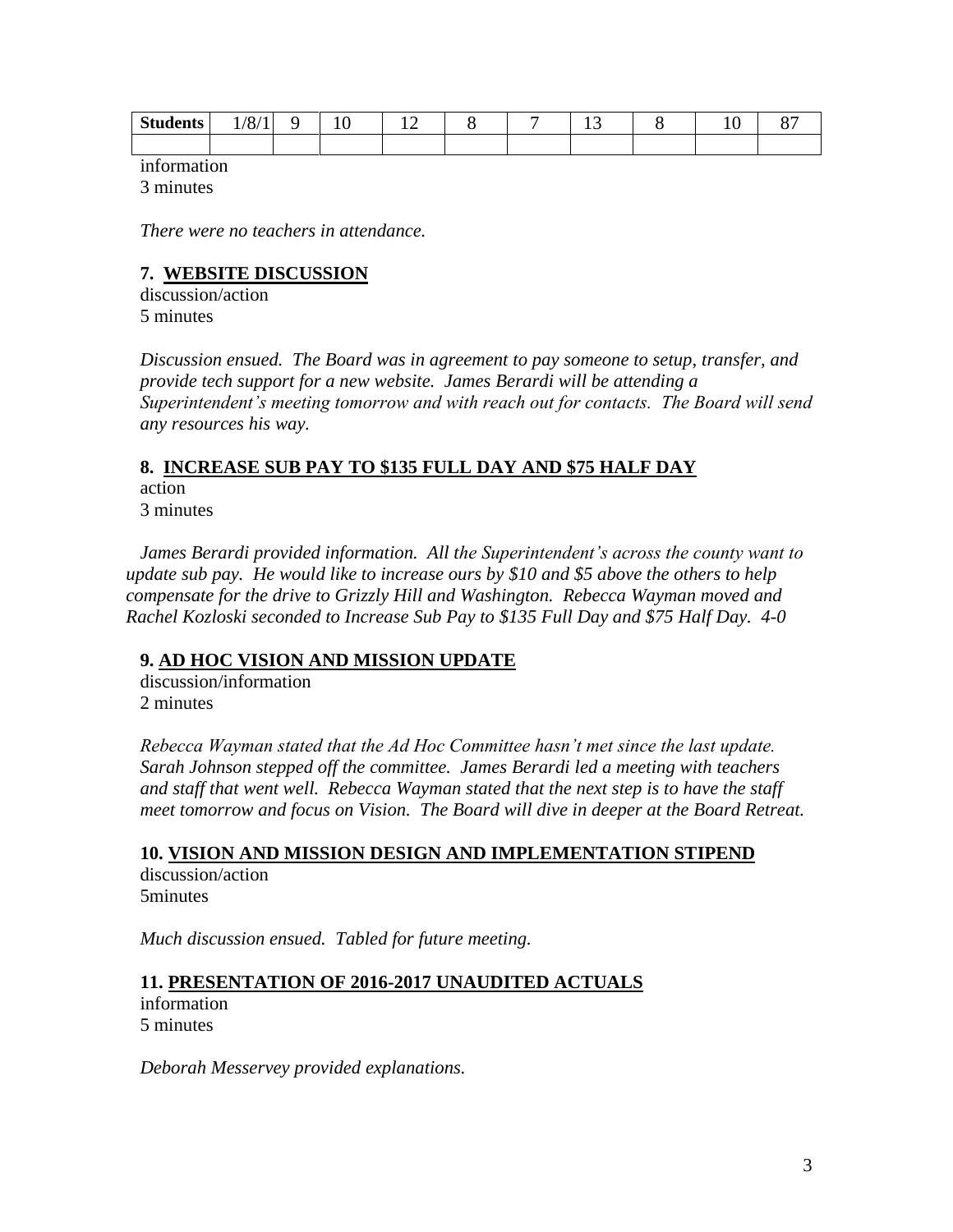#### **12. APPROVAL AND PUBLIC DISCLOSURE OF COLLECTIVE BARGAINING AGREEMENTS FOR CERTIFICATED AND CLASSIFIED**

action

3 minutes (blue backup)

*Deborah Messervey provided explanations. Christopher Little moved and Rachel Kozloski seconded to approve the Collective Bargaining Agreements for Certificated and Classified. 4-0*

#### **13. OPEN PUBLIC HEARING FOR THE AVAILABILITY OF INSTRUCTIONAL MATERIALS** *5:40 p.m.*

discussion/information 3 minutes

## **14. CLOSE PUBLIC HEARING ON THE AVAILABILITY OF INSTRUCTIONAL MATERIALS** *5:43 p.m.*

## **15. APPROVE RESOLUTION #18-06 SUFFICIENCY OF TEXTBOOKS AND INSTRUCTIONA L MATERIALS**

The Board will review and approve the District's availability of textbooks and instructional materials for students. An inventory of currently adopted materials is available in the school office. This in an annual Board action. action 3 minutes (yellow backup)

*James Berardi provided explanations. Malik Goodman moved and Rachel Kozloski seconded to approve Resolution #18-06 Sufficiency of Textbooks and Instructional Materials. Ayes: 4, Nays: -0-, Abstain: -0-, Absent: 1*

#### **16. PUBLIC COMMENT**

At this time, we open the meeting for any public comments regarding the following Closed Session item.

#### **17. ADJOURN TO CLOSED SESSION** *5:56 p.m.*

#### **18. CLOSED SESSION**

Superintendent evaluation pursuant to Government Code 54957. Ad hoc Survey

#### **19**. **RECONVENE FROM CLOSED SESSION** *7:12 p.m.*

## **20. FUTURE AGENDA ITEMS**

2 minutes

*Alternate power Spring sports*